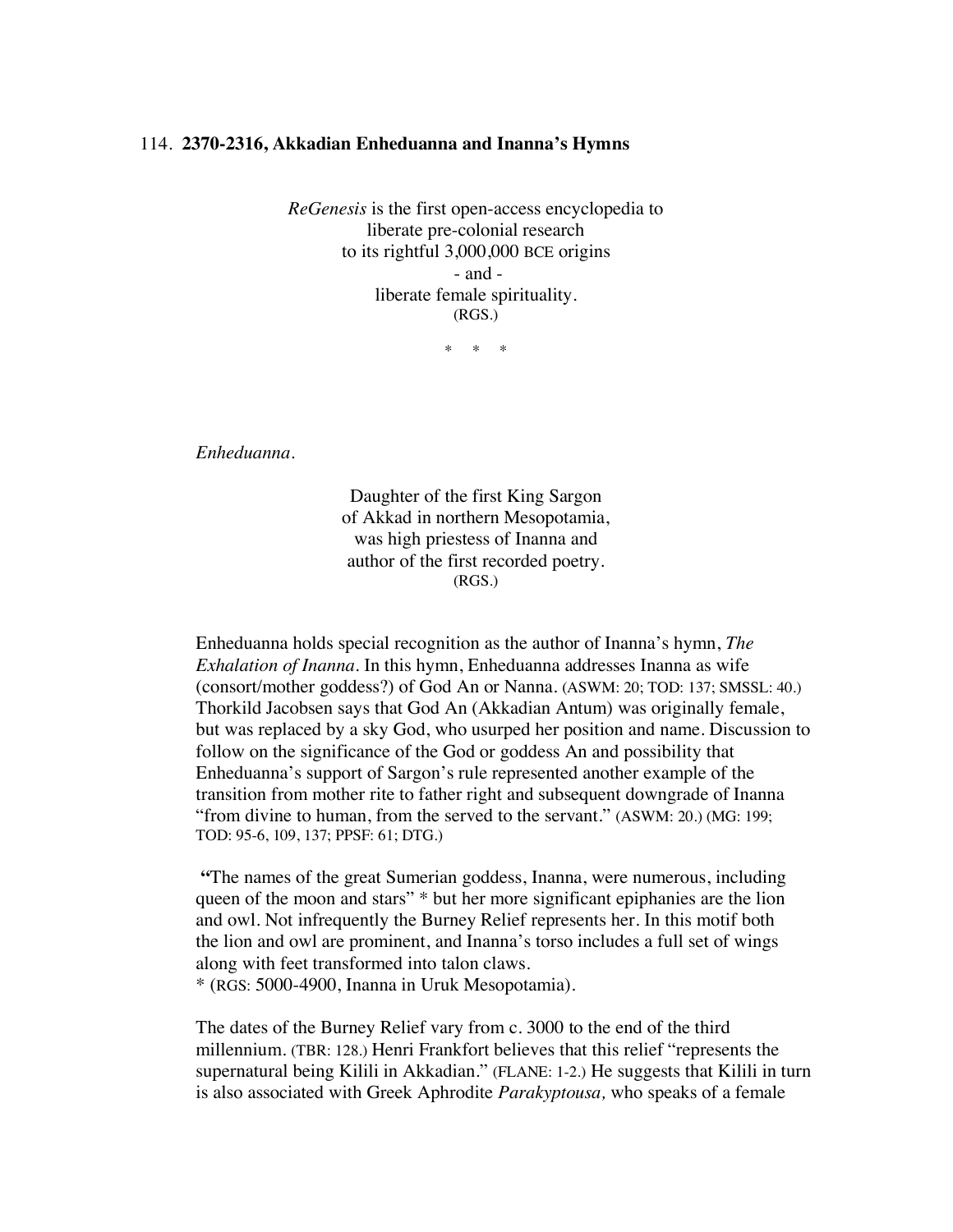demon or kind of Lilith as seen in the relief. (Also of consideration is an additional convergence of Artemis with Aphrodite: Artemis who is known as *agrotera* or "the wild one." (TLG: 156.))

A point of clarification is made by Thorkild Jacobsen who suggests that Lilith is not a demon but rather a goddess that corresponds to Inanna and Ishtar, because she is imaged with items of high rank, including a horned crown, four tiers and lions, or *Labbatu* meaning lions, as was Inanna. (FLANE: 2.) (In 7100-6300, the goddess or Lady of the Beasts from Çatal Hüyük, Anatolia, was also of high rank and aligned with lions.) (RGS.)

Details in the Burney Relief include owl wings, a horned crown of four multiple layers, rod–and–ring derived from a measuring rod and tape, traces of red ochre, plus two lions and two owls at her feet. In addition to the two owls, feet are talons with owl scales at the ankles. This Larsa Period relief is from Ur in Mesopotamia. The Relief is an original work of art rather than cast from a mold and likely a ritual object. (TBR: 128-135; FLANE: 1-11; WIM; ETH: 104; Z: III, 19a; MG: 217, 510-3; QON: 19.)

Further Inanna research: 5000-4900, Inanna in Uruk, Mesopotamia; 4000, Sumer, Mesopotamia, and Mythologems; 2500, Inanna, Holder of the Me; 2400, Lilith and Eve. 2300, Sumerian Transitions; 2000, Babylonian Mythology; 1800, Re-Visioning Goddess Sarah and Abraham; and 1750 Hammurabian Dynasty, Babylon, Ishtar and Inanna. (RGS.)

Further transition research from mother – rite to father – right: 4400-2500, Kurgan Invasions; 4400-2500, Olympus Hera; 4000-3000, Egypt; 3000-2780, Egyptian Bronze Age, 2686-2181, Old Kingdom; 2300, Sumerian Transitions; 2300-2100, Edfu Egypt; 1580, Zeus; 1450-1260, Hattusa and Yazilikaya, Anatolia; 1100-800, Iron Age; 1100-800, Mediterranean Dark Ages; 1000, Double Goddess Transition; 800-500, Archaic Greek Age; 700-550, Apollo at Delphi and Didymaion; 668-626, Sumerian Mythology; 587-500, Demise of Sumerian and Babylonian Goddesses; 323-30, Kom Ombo Temple; and 305-30, Esna Temple. (RGS.) (Also see CE entries: 325, Council of Nicaea and Goddesses and Gods; 431, Council of Ephesus and Virgin Mary, Anatolia; 570, Mohammed's Birth; and 1207-1273, Rumi and Mother.) (RG.)

The following speaks to the theory that *mankind* is not a one size fits all. Over the centuries, there has been a historic shift to a culture and society in which half of the population (*females)* are traditionally regarded as: politically; philosophically; psychologically; professionally; theologically; spiritually; academically; scientifically; sexually; biologically and etc. inferior or less than the other half. (MHE: 150.)

The repercussions of this shift in the symbolic plane can be seen NOT only in the division of male gods from female gods, but also in the separation of sky from earth, of mind from body, of spirituality from sexuality. Incorporated into the mainstream of Greek thought and later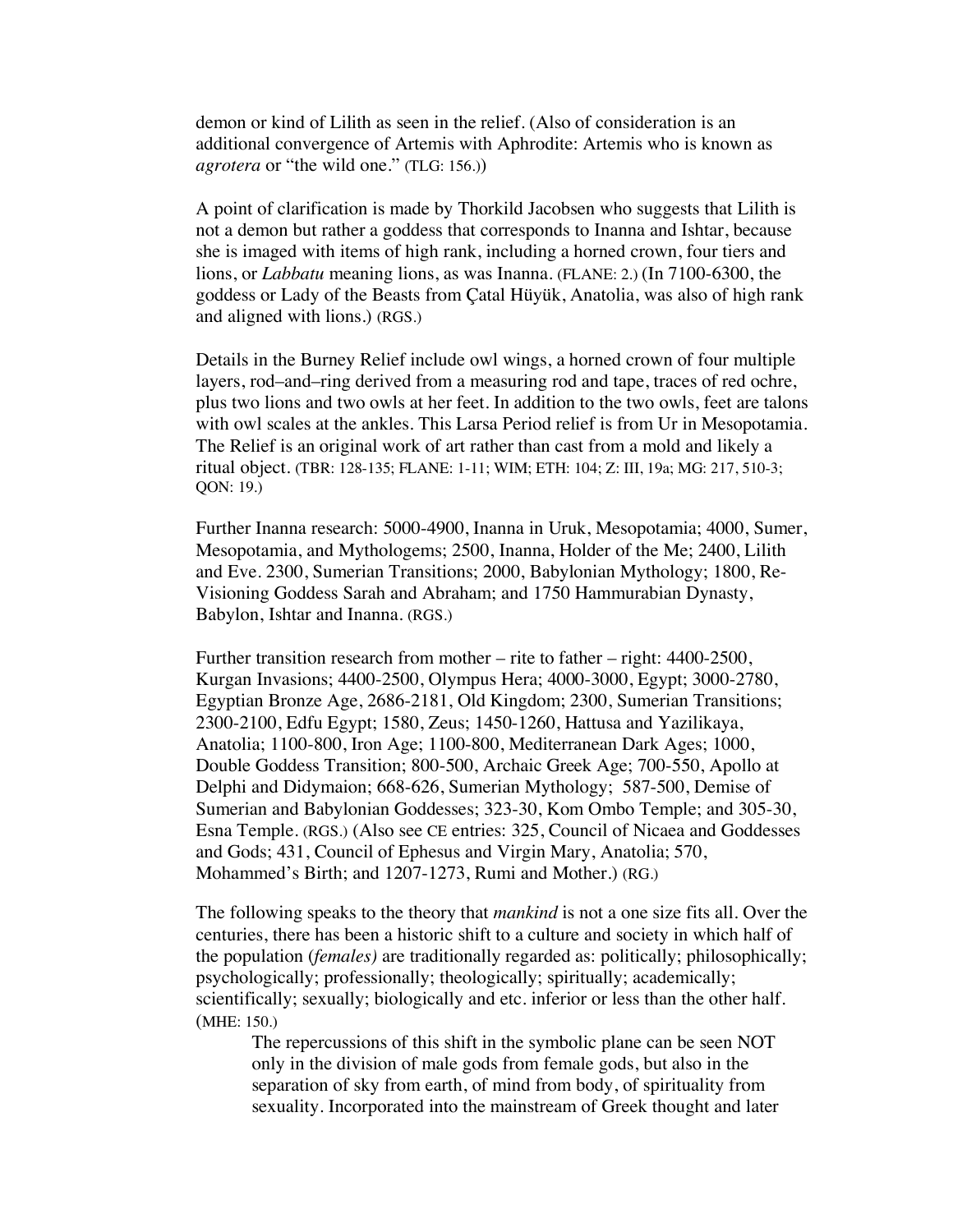crystallized in the philosophical writings of Plato, these ideas then pass via Neoplatonism into Christian theology and contribute to the symbolic worldview, which is still dominant in western [global] society today. From this early Greek Geometric period onwards, European culture ceases to offer the imaginative vocabulary for any human being, female or male, to experience themselves as whole and undivide**d (**MHE: 150).

Although this hierarchical dis–order is discussed at length throughout *Re-Genesis*, selected entries include: 4400-2500, Olympus Hera; 3100-2600, Proto Bronze Age Crete, Writing, and Heroes; 3000-1450, Gournia; 2500, Inanna, Holder of the Me; 2400, Sumerian Women in the Akkadian Period; 2400, Lilith and Eve; 2300, Sumerian Transitions; 1750, Hammurabian Dynasty, Babylon, Ishtar, and Inanna; 1580, Zeus; 1100-800, Iron Age; 1000, Gods; 800-500, Archaic Greek Age; 587- 500, Demise of Sumerian and Babylonian Goddesses; 500-400 Classical Greek Era and Leading Male Authors; 384-322, Aristotle's Theory of Rational Male Dominance; and First Century BCE-Sixth Century CE, Summary of Female Catholic Priests and Synagogue Leaders.

Further research on the Burney Relief plus dating considerations:

Casey, Rita Anne. *Inanna and Enki in Sumer: An Ancient Conflict Revisited.* Diss. CIIS, 1998. Ann Arbor, MI: ProQuest/UMI, 1998. (Publication No. AAT 9904977.) (IE.)

- Jacobsen, Thorkild. "Primitive Democracy in Ancient Mesopotamia." *Toward the Image of Tammuz and Other Essays on Mesopotamian Religion. Ed.*  William L. Moran. Cambridge, MA: Harvard University Press, 1970. (PDAM.)
- \_\_\_\_\_. "Notes on Nintur." *Orientalia* 42 (1973): 294. (NON.)
- \_\_\_\_\_. *Treasures of Darkness: The History of Mesopotamian Religion.* New Haven, CN: Yale University Press, 1976. (TOD.)

\_\_\_\_\_. "Pictures and Pictorial Language: The Burney Relief." *Figurative Language in the Ancient Near East.* Eds. M. Mindlin, M. J. Geller, and J. E. Wansbrough. London, England: School of Oriental and African Studies, University of London, 1987. 1-11. (FLANE.)

Further research and discussions on myths, epics, and tablet dating challenges: Baring, Anne, and Jules Cashford. *The Myth of the Goddess: Evolution of an* 

*Image*. London, England: Viking, 1991. 175-224. (MG.)

Campbell, Joseph. *The Masks of God: Occidental Mythology. of the American Oriental Society* 131.2 (Apr.-Jun. 2011): 195-206. (PFS.)

Long, Asphodel. "The Goddess in Judaism: An Historical Perspective." *The Absent Mother: Restoring the Goddess to Judaism and Christianity.* Ed. Alix Pirani. Hammersmith, London, England: Mandala, 1991. 34-46. (GJ.)

Jacobsen, Thorkild. "Notes on Nintur." *Orientalia* 42 (1973): 294. (NON.)

Kramer, Samuel Noah. *From the Poetry of Sumer*. Berkeley, CA: University of California, 1979. (FPS.)

Sandars, N. K. *Epic of Gilgamesh: An English Version with an Introduction.*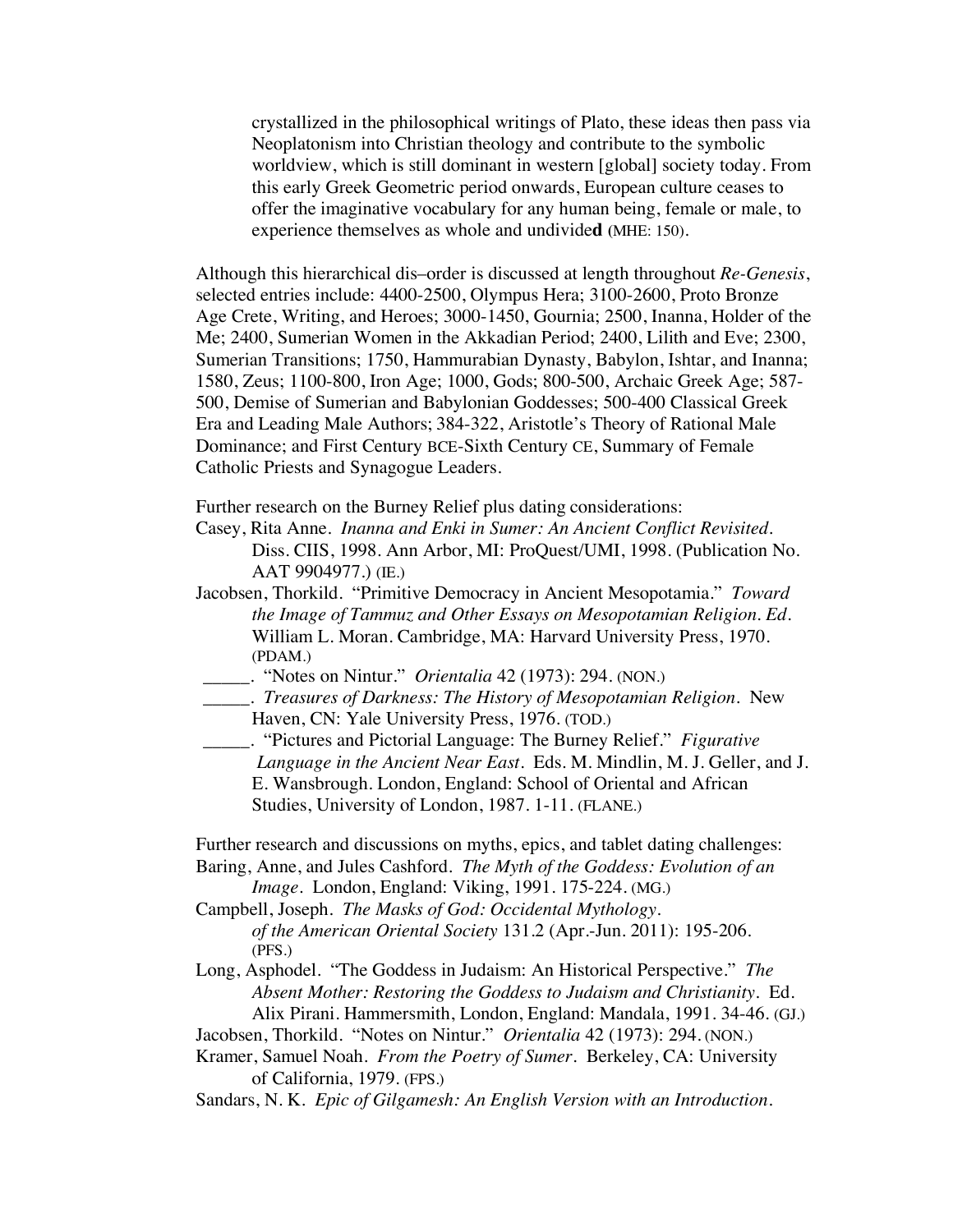Harmondsworth, England: Penguin Books, 1971. (EOG.)

Starhawk. *Truth or Dare: Encounters with Power, Authority, and Mystery.* San Francisco, CA: Harper & Row, 1987. 32-40. (TDE.)

To compare various time – lines plus creation myths that are gender – inclusive:

- Bakan, David. *And They Took Themselves Wives*. San Francisco, CA: Harper & Row: 1979. (ATT.)
- Bird, Phyllis A. *Missing Persons and Mistaken Identities: Women and Gender in Ancient Israel.* Minneapolis, MN: Fortress Press, 1997. (MPMI.)
- Callahan, Tim. *Secret Origins of the Bible.* Altadena, CA: Millennium Press, 2002. 30-55. (SOTB.)
- Gage, Matilda Joslyn. Ed. Sally Roesch Wagner. *Woman, Church, and State: A Historical Account of the Status of Woman through the Christian Ages, with Reminiscences of the Matriarchate*. 1893. Modern Reader's Edition. Aberdeen, SD: Sky Carrier Press, 1998. (WCS.)
- George, Arthur L., and Elena George. *The Mythology of Eden*. Lanham, MD: Hamilton Books, 2014. (TMOE.)
- Graham, Lloyd. *Deceptions and Myths of the Bible*. New York, NY: Carol Pub. Group, 1997. (DMB.)
- Kien, Jenny. *Reinstating the Divine Woman in Judaism.* Parkland, FL: Universal Publishers, 2000. (RDW.)
- Martos, Joseph, and Pierre Hégy. *Equal at the Creation: Sexism, Society, and Christian Thought*. Toronto, Canada: University of Toronto Press, 1998. (EAC.)
- Philpot, J. H. *The Sacred Tree: or, the Tree in Religion and Myth*. London, England: Macmillan, 1897. (ST.)
- Shryock, Andrew, Daniel L. Smail, and Timothy K. Earle. *Deep History: The Architecture of Past and Present*. Berkeley, CA: University of California Press, 2011. (DH.)
- Stanton, Elizabeth C. *The Woman's Bible*. Seattle, WA: Coalition Task Force on Women and Religion, 1974. (TWB.)
- Taussig, Hal. *A New New Testament: A Reinvented Bible for the Twenty-First Century Combining Traditional and Newly Discovered Texts. Boston,*  MA: Houghton Mifflin Harcourt, 2013. (NNT.)
- Teubal, Savina J. *Sarah the Priestess: The First Matriarch of Genesis*. Athens, OH: First Swallow Press, 1984. (STP.)
	- \_\_\_\_\_. *Ancient Sisterhood: The Lost Traditions of Hagar and Sarah*. Athens, OH: Swallow Press, 1990. xxv. (ASLT.)
- Thompson, William Irving. *The Time Falling Bodies Take to Light: Mythology, Sexuality and the Origins of Culture.* London, England: Rider/Hutchinson, 1981. (TFB.)
- White, Lynn Jr. "The Historical Roots of Our Ecologic Crisis." *Science* 155. 3767 (Mar. 10, 1967): 1203-1207. (HRE.)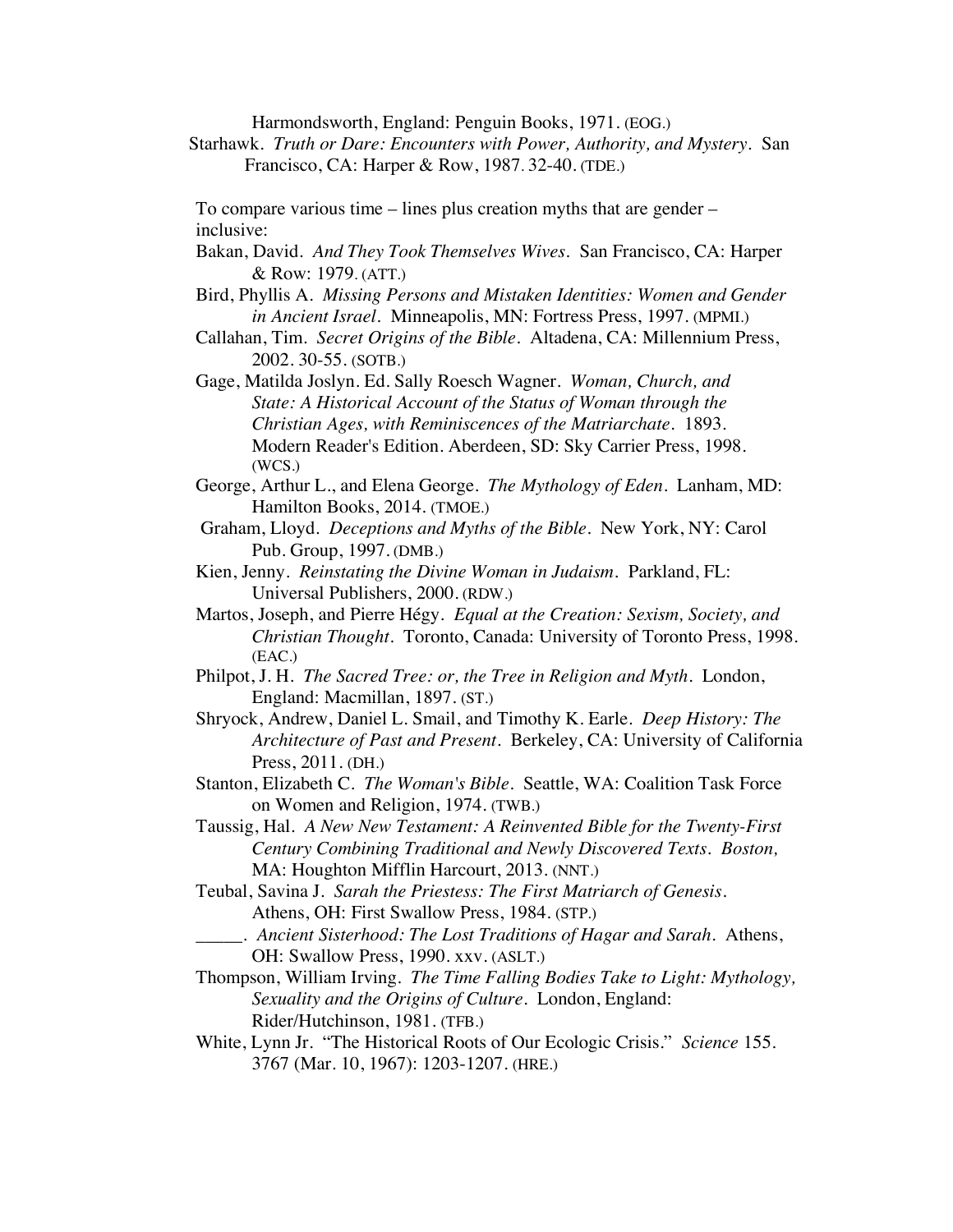IMAGE: MAP: NEAR EAST. SLIDE LOCATION MAPS, SHEET 1, ROW 3, SLEEVE 2, SLIDE #28, BCE. IT\_MAP\_S1\_R3\_SL2\_S28.jpg SHOT ON LOCATION: METROPOLITAN MUSEUM OF ART: NEW YORK, NY. NOTE 1: FIELDWORK PROJECT 2002.

IMAGE: EUPHRATES RIVER: BABYLONIA. IMAGE © GSA. DESCRIPTION: EUPHRATES RIVER ABOVE THE PERSIAN GULF, BABYLONIA. SLIDE LOCATION NEAR EAST, SHEET 8, ROW 3, SLEEVE 3, SLIDE #2, BCE. CU\_NEA\_S8\_R3\_SL3\_S2.jpg LOCATION: EUPHRATES RIVER: BABYLONIA. NOTE 1: FIELDWORK PROJECT.

IMAGE: CAKE OR BREAD WITH PRESUMED CUNEIFORM SCRIPT: MESOPOTAMIA. PHOTO: © GSA. DESCRIPTION: PRESUMED MESOPOTAMIAN SCRIPT (CUNEIFORM) ON WHAT MAY BE CAKE OR BREAD FOR THE QUEEN OF HEAVEN, ISHTAR (INANNA).

SLIDE LOCATION NEAR EAST, SHEET 11, ROW 4, SLEEVE 1, SLIDE #14E,  $2^{\infty}$  MIL. BCE. CU\_NEA\_S11\_R4\_SL1\_S14E.jpg

SHOT ON LOCATION: MUSÉE DU LOUVRE: PARIS, FRANCE.

NOTE 1: ISHTAR BREAD/CAKE. "O ISHTAR I HAVE MADE A PREPARATION OF MILK, CAKE GRILLED BREAD AND SALT, HEAR ME AND BE KIND (VKB: 101-122; CDBL: 124)."

NOTE 2: FIELDWORK PROJECT 1980-1989.

IMAGE: INANNA'S TEMPLE: URUK, BABYLON. PHOTO: © GSA. DESCRIPTION: INANNA'S TEMPLE, URUK. SLIDE LOCATION NEAR EAST, SHEET 7, ROW 3, SLEEVE 3, SLIDE #10, BCE. CU\_NEA\_S7\_R3\_SL3\_S10.jpg SHOT ON LOCATION: BRITISH MUSEUM: LONDON, ENGLAND. NOTE 1: URUK, INANNA'S SACRED CENTER, WAS THE LOCATION OF THESE FIRST SUMERIAN WRITTEN TABLETS, DATING C. 3100. (POTW: 22; RGS.) NOTE 2: FIELDWORK PROJECT 2002.

IMAGE: INANNA/ISHTAR/ANAHITA: SUSA ACROPOLIS, SW IRAN. PHOTO: © GSA. DESCRIPTION: INANNA'S SUMERIAN TEMPLE LEVEL 7A AT NIPPUR, BABYLONIA JUST BELOW BABYLON (IRAQ). SLIDE LOCATION NEAR EAST, SHEET 6, ROW 4, SLEEVE 4, SLIDE #15, EARLY DYNASTIC IIIb PERIOD. CU\_NEA\_S6\_R4\_SL4\_S15.jpg SHOT ON LOCATION: METROPOLITAN MUSEUM OF ART: NEW YORK, NY. NOTE 1: MESOPOTAMIAN MOON (LUNAR) RELIGION AT MAMRE INCLUDED ASHERAH AS MOON AND TREE GODDESS OF THE MOTHERS (RGS). NOTE 2: "DURING THE OLD BABYLONIAN AKKADIAN PERIOD, C. 1800-1700 BCE, RELIGIOUS RESIDENCES FOR CLOISTERED PRIESTESSES INCLUDED NIPPUR AND SIPPAR IN MESOPOTAMIA (RGS)." NOTE 3: FIELDWORK PROJECT 2002.

IMAGE: INANNA/ISHTAR/ANAHITA WITH THEIR HANDS RAISED TO THEIR BREASTS: SUSA, SUMERIA. PHOTO: © GSA. DESCRIPTION: STANDING INANNA/ISHTAR/ANAHITA HOLDING HER BREASTS, SUSA, SUMERIA. TERRA COTTA. SLIDE LOCATION NEAR EAST, SHEET 5, ROW 2, SLEEVE 4, SLIDE #31E, MID-SECOND MILLENNIUM BCE. CU\_NEA\_S5\_R2\_SL4\_S31E.jpg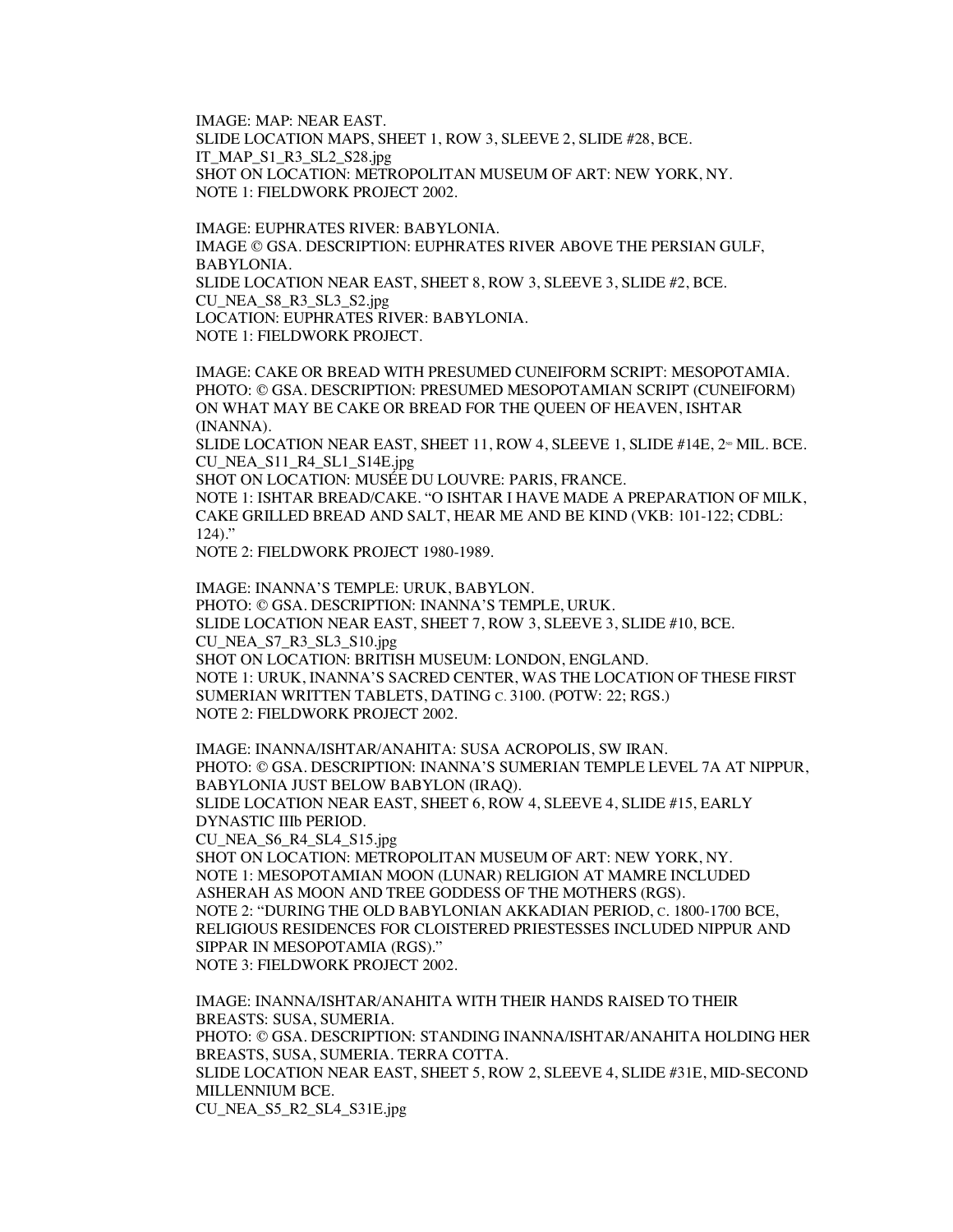SHOT ON LOCATION: MUSÉE DU LOUVRE: PARIS, FRANCE. NOTE 1: "FEMALE CLAY FIGURES WITH THEIR HANDS RAISED TO THEIR BREAST RESEMBLE IDOLS [ICONS] OF THE MOTHER GODDESS WHICH WERE LATER WIDELY DISSEMINATED IN THE NEAR EAST (ROTGG: 23)." NOTE 2: FIELDWORK PROJECT 1980-1989.

IMAGE: WINGED INANNA WITH CROWN OF HORNS: BURNEY RELIEF. PHOTO: © GSA. DESCRIPTION: WINGED INANNA WITH CROWN OF HORNS AND TALON FEET STANDING ON TWO LIONS AND FLANKED BY OWLS. BURNEY RELIEF. SLIDE LOCATION NEAR EAST, SHEET 6, ROW 1, SLEEVE 4, SLIDE #16cE, c. 2000. CU\_NEA\_S6\_R1\_SL4\_S16cE.jpg

SHOT ON LOCATION, BRITISH MUSEUM: LONDON, ENGLAND. (II: 272-3; FLANE: 1- 11).

NOTE 1: INANNA'S NAMES INCLUDE ERESHKIGAL, ISHTAR, LILITH, OR LILITU. (D. COHEN'S 4-20-04 *CORRESPONDENCE*.)

NOTE 2: ALSO, HENRI FRANKFORT BELIEVES THAT THIS RELIEF "REPRESENTS THE SUPERNATURAL BEING KILILI IN AKKADIAN." (FLANE: 1-2.) NOTE 3: FIELDWORK PROJECT 1998-2002.

PHOTO NOTE: REMOVE LEFT LIGHTS, CHRISI KARVONIDES' TEAM.

IMAGE: CULT BASIN INC. HORNED HEADDRESS: NEO-SUMERIAN. PHOTO: © GSA. DESCRIPTION: CULT BASIN INC. WOMEN WITH HORNED HEADDRESS, AND URNS OF OVERFLOWING WATERS. SLIDE LOCATION NEAR EAST, SHEET 4, ROW 2, SLEEVE 4, SLIDE #9eE, 2144-2124 BCE

CU\_NEA\_S4\_R2\_SL4\_S9eE.jpg

SHOT ON LOCATION: ISTANBUL ARCHAEOLOGICAL MUSEUM: ISTANBUL, TURKEY. NOTE 1:

ALL WATERS ARE SYMBOLIC OF THE GREAT MOTHER AND ASSOCIATED WITH BIRTH, THE FEMININE [FEMALE] PRINCIPLE, THE UNIVERSAL WOMB, THE *PRIMA MATERIA*, THE WATERS OF FERTILITY AND REFRESHMENT AND THE FOUNTAIN OF LIFE. …RUNNING WATER SIGNIFIES LIFE, THE WATERS OF LIFE, THE RIVER, SPRING, OR FOUNTAIN OF LIFE, SYMBOLIZED BY THE UNDULATING LINE, OR THE SPIRAL OR MEANDER (IET: 188).

## NOTE 2: FIELDWORK PROJECT 1986.

PHOTO NOTE: ILLUSTRATION ENHANCEMENT, CHRISI KARVONIDES' S TEAM.

IMAGE: STONE ACHAEMENID CAPITAL: SUSA ACROPOLIS, SW IRAN. PHOTO: © GSA. DESCRIPTION: STONE ACHAEMENID CAPITAL WITH IMAGE OF TWO BULLS IN THE APADANA (GREAT HALL) OF THE WINTER PALACE: SUSA ACROPOLIS IN SW IRAN. SLIDE LOCATION NEAR EAST, SHEET 6, ROW 3, SLEEVE 2, SLIDE #33E, BCE. CU\_NEA\_S6\_R3\_SL2\_S33E.jpg SHOT ON LOCATION: MUSÉE DU LOUVRE: PARIS, FRANCE. NOTE 1: FIELDWORK PROJECT 1980'S.

IMAGE: ENHEDUANNA'S HEADDRESS: UR. PHOTO: © GSA. DESCRIPTION: ELABORATE GOLD AND LAPIS LAZULI HEADDRESS, POSSIBLY BELONGING TO ENHEDUANNA OR PRIESTESS, UR. SLIDE LOCATION NEAR EAST, SHEET 1, ROW 4, SLEEVE 1, SLIDE #28, c. 2500 BCE. CU\_NEA\_S1\_R4\_SL1\_S28.jpg SHOT ON LOCATION: BRITISH MUSEUM: LONDON, ENGLAND. NOTE 1: (DG: 123.) NOTE 2: FIELDWORK PROJECT 1998-2002.

IMAGE: RELIEF OF INANNA'S REED HUT: URUK, BABYLON.